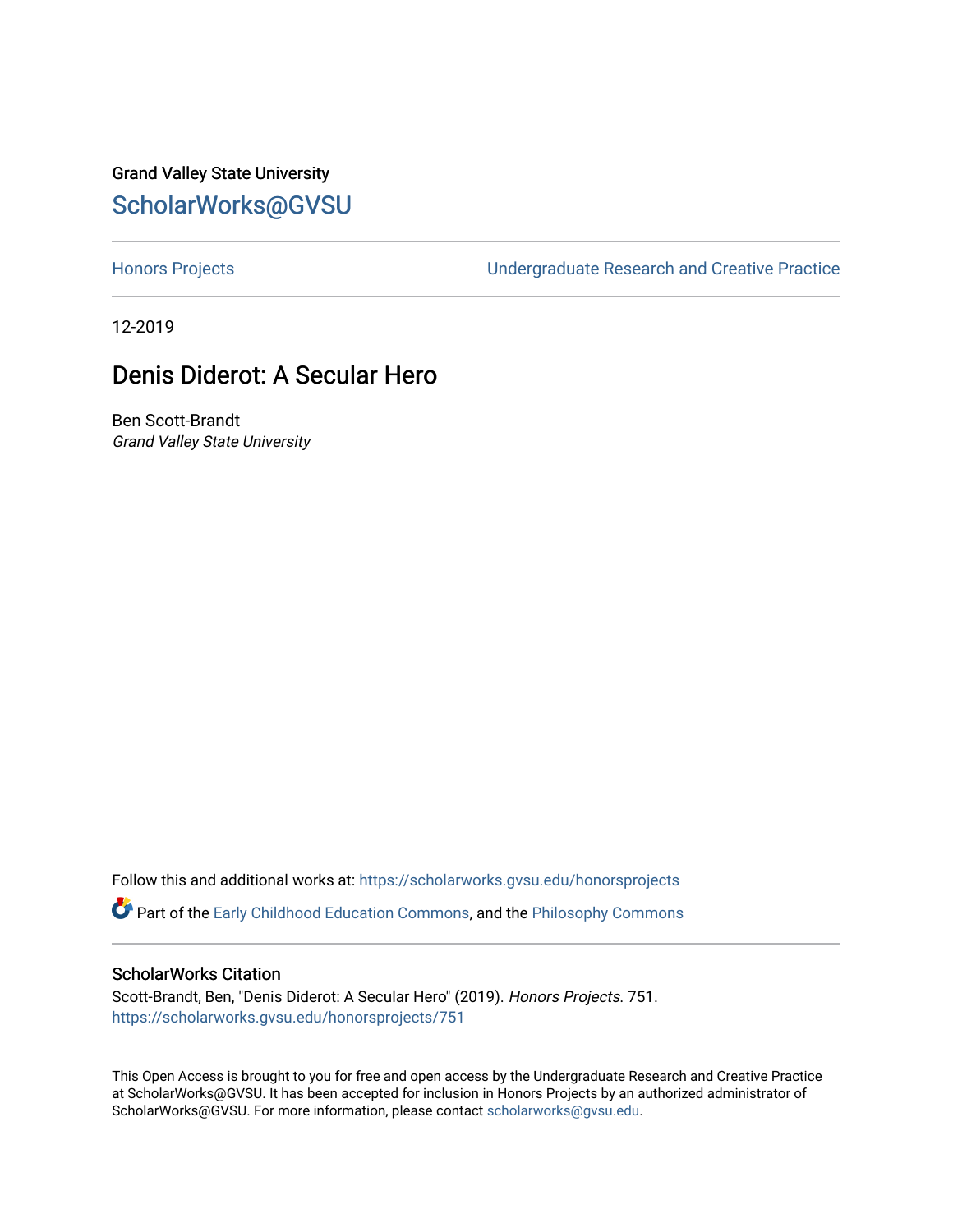Ben Scott-Brandt HNR Senior Project Dr. David Eick October 15, 2019

Denis Diderot: A Secular Hero

## **I. Diderot's Biography (A Children's Version)**

Diderot was a philosopher who didn't believe in God.

He edited the Encyclopedia, and snuck in articles that challenged how people think. This was an important moment -- knowledge about the world could belong to everyone, it didn't only come from church or state control.

At first he thought he'd be a priest. He went to school to study the church. Then his parents threw him in jail at a monastery because they didn't like the woman he wanted to marry. He escaped and ran away.

He hid from his parents and kept hanging out with his intellectual friends at the coffee shops in Paris.

He edited and wrote 7000 articles for an encyclopedia that explained how the world worked, but also poked fun at religion and the church. The church was mad. They burned the books.

He invented art criticism and the "fourth wall" in theatre. He wrote books and plays. People were entertained.

Diderot was known to have many ideas, and to think quickly. He loved to talk and ask questions. He talked so much that he often didn't need others around, and would just write down his conversations with himself.

He kept his atheist ideas secret, but wrote about all of them. He was scared to go to jail again, or be killed for his ideas.

After he died, people found his ideas, and were very impressed. Diderot did a lot of cool things during his life and is famous for helping people understand the world in a new way.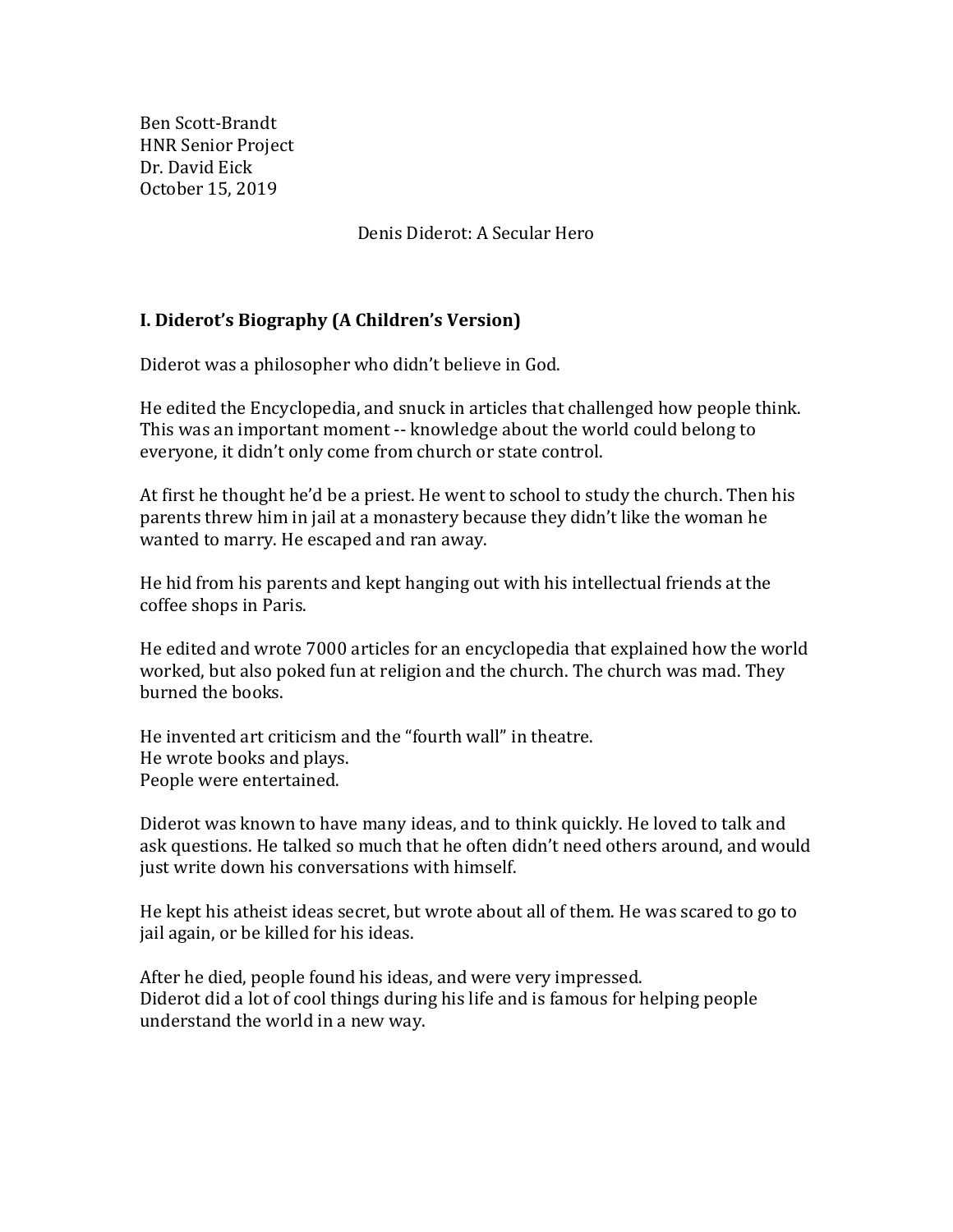### **II. Song Lyrics**

Diderot A secular hero Diderot D-D-Diderot

Diderot Born 300 years ago Raised in rural France He found his way to Paris with the riff raff

Abandoning the Catholic Church To struggle as a translator He tries to make ends meet But everything keeps pointing to philosophy

Up he climbs, inside his mind Up he climbs inside…

*Up in his attic room He's chasing his thoughts, chasing him Diderot's mind zooms The manuscripts pile up, pile up*

Diderot realized Knowledge should be publicized Not owned by church or state Truth belongs to everyone the same

It wasn't all fun and games Living in the threat of chains *L'Encyclopédie*  BAM! C'est revolutionary!

*Up in his attic room He's chasing his thoughts, chasing him Diderot's mind zooms The manuscripts pile up, pile up Up in his attic room He's chasing his thoughts, chasing him Diderot's mind zooms The manuscripts pile up, pile up, yeah*

Diderot D-D-Diderot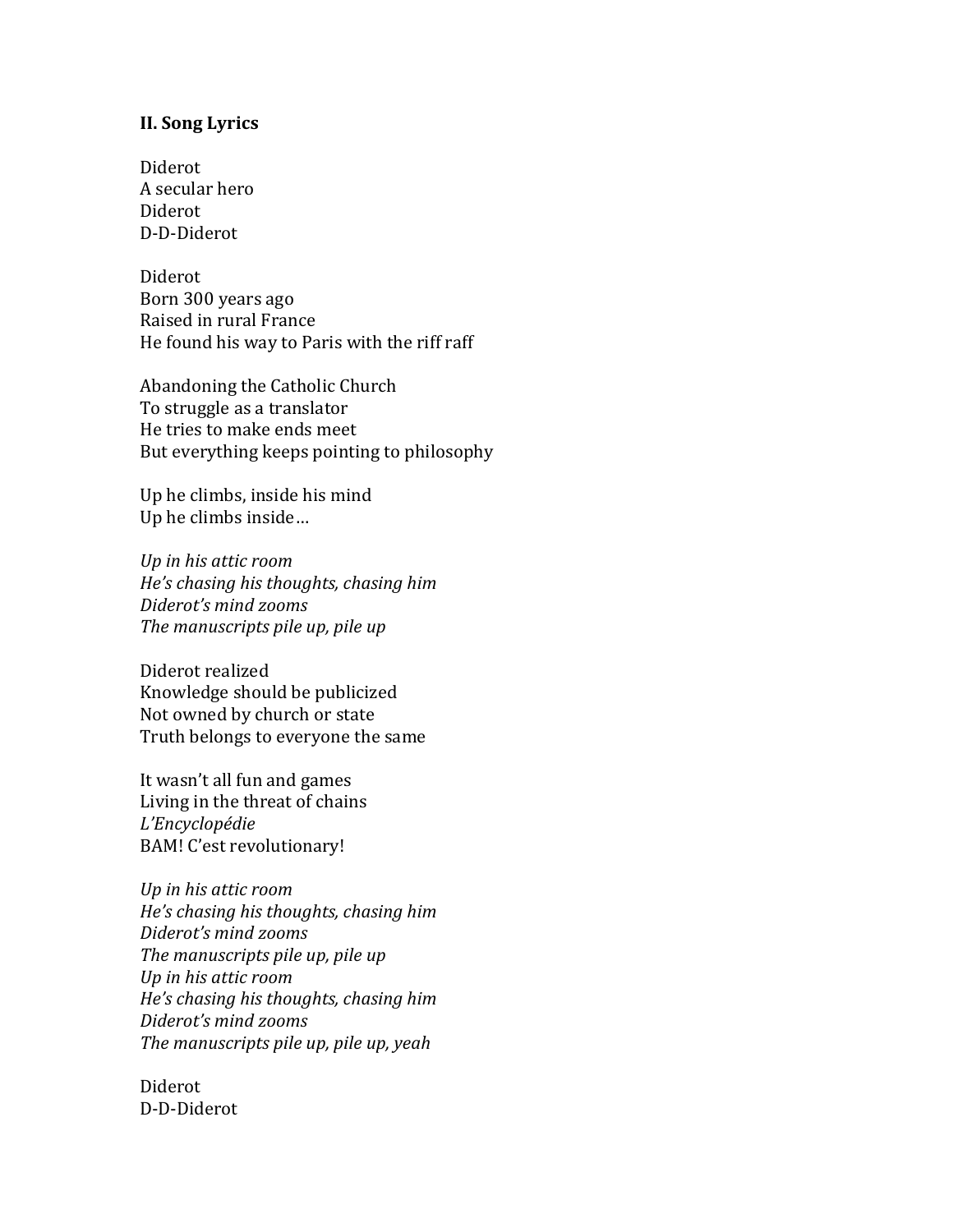Diderot D-D-Diderot

Writing was a playful way For Diderot to question things But the pope and king got mad They burned his books, all crumpled up in ashes

And so he made a secret plan To keep his new books hidden And long after his death His big ideas keep everyone impressed

*Up in his attic room He's chasing his thoughts, chasing him Diderot's mind zooms The manuscripts pile up, pile up Up in his attic room He's chasing his thoughts, chasing him Diderot's mind zooms The manuscripts pile up, pile up, yeah*

D-D-Diderot A secular hero Diderot D-D-Diderot

### **III. Unused Additional Verses**

Denis Diderot Born 300 years ago Planned to be a priest But left the church to write about ideas

His parents and the local monks Try to lock him up for months Just to keep their son From marrying the girl he says he loves

*Le philosophe* among philosophers Squabbles with his publishers But Catherine the Great Invites him up to Russia for a few days

They talk about the world at large